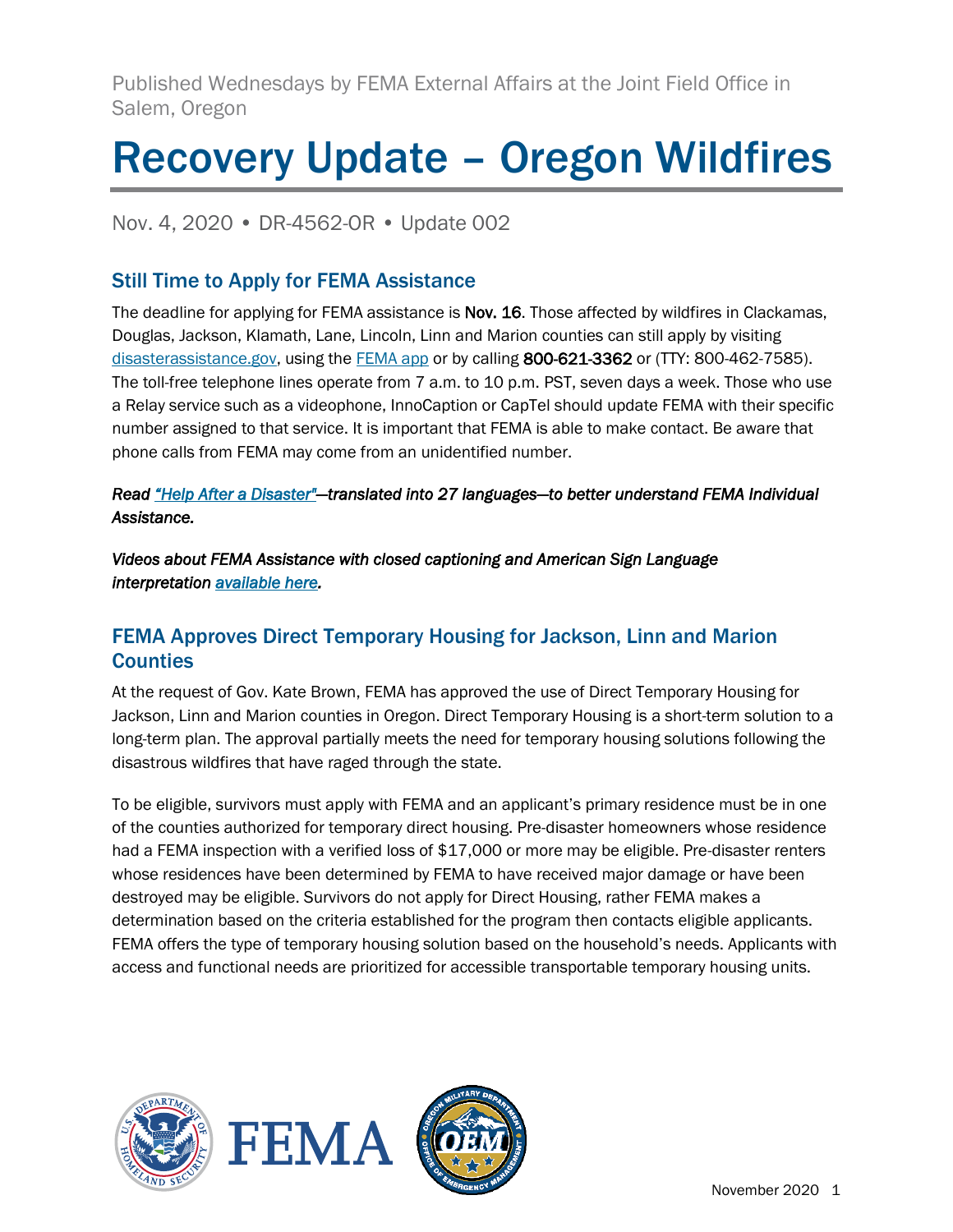#### Right of Entry is Required for Debris Pickup Assistance

*Did You Know?* For wildfire debris removal, property owners must sign a Right of Entry access agreement to allow cleanup crews to enter their private property. The Environmental Protection Agency began working on the cleanup Oct. 19. This is the first step in the cleanup process and must be completed before ash and debris removal.

*For information on how to submit a Right of Entry form, visit your county government website or call 682-800-5737. To learn more about hazardous household waste and debris pickup, visit wildfire.oregon.gov/cleanup.*

# Resources for Wildfire Survivors

#### Free Crisis Counseling is Available

Stress, anxiety and other depression-like symptoms are common reactions after a major disaster. Free crisis counseling is available through the Substance Abuse and Mental Health Services Administration's (SAMHSA) Disaster Distress Helpline for both children and adults.

For more information about the SAMSHA Disaster Distress Helpline, visit www.samhsa.gov/find-help/disaster-distress-helpline.

For a list of mental health resources in Oregon visit the **Oregon Health Authority** website.

To view an accessible video about crisis counseling with closed captioning and American Sign Language interpretation visit youtu.be/mrJN1CRBxfE.

#### External Outreach Sites Now Open 8 a.m. to 6 p.m., Monday through Saturday

These sites offer in-person assistance for survivors to get information about their application, ask questions about letters they receive from FEMA, and have their documents scanned to be part of their application. Representatives from FEMA's Individual Assistance program are available at all sites.

FEMA External Outreach Site #1: Central High School, 815 South Oakdale Ave. Medford, Oregon 97501

FEMA External Outreach Site #3: Stayton Community Center, 400 W. Virginia St. Stayton, Oregon 97385